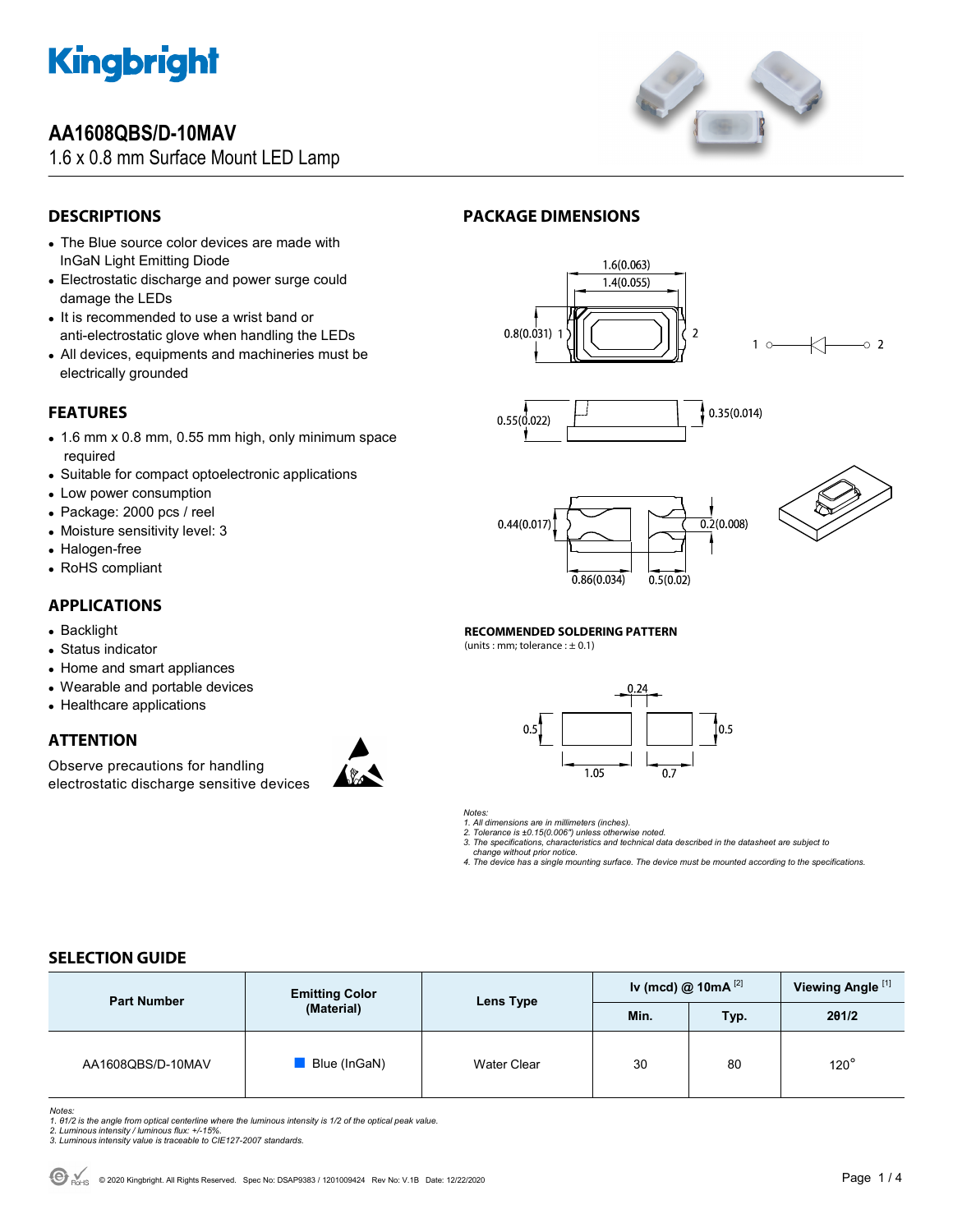# **Kingbright**

#### **ELECTRICAL / OPTICAL CHARACTERISTICS at T<sub>A</sub>=25°C**

| <b>Parameter</b>                                                                           | Symbol               |                       | Value                    |                          | Unit                  |
|--------------------------------------------------------------------------------------------|----------------------|-----------------------|--------------------------|--------------------------|-----------------------|
|                                                                                            |                      | <b>Emitting Color</b> | Typ.                     | Max.                     |                       |
| Wavelength at Peak Emission $I_F = 10mA$                                                   | $\lambda_{\rm peak}$ | <b>Blue</b>           | 460                      | $\overline{\phantom{0}}$ | nm                    |
| Dominant Wavelength $I_F = 10mA$                                                           | $\lambda_{dom}$ [1]  | <b>Blue</b>           | 465                      | $\overline{\phantom{a}}$ | nm                    |
| Spectral Bandwidth at 50% $\Phi$ REL MAX<br>$I_F = 10mA$                                   | Δλ                   | <b>Blue</b>           | 25                       | $\overline{\phantom{0}}$ | nm                    |
| Capacitance                                                                                | С                    | <b>Blue</b>           | 100                      | $\overline{\phantom{a}}$ | pF                    |
| Forward Voltage $I_F = 10mA$                                                               | $V_F$ <sup>[2]</sup> | <b>Blue</b>           | 3.0                      | 3.5                      | $\vee$                |
| Reverse Current ( $V_R$ = 5V)                                                              | l <sub>R</sub>       | <b>Blue</b>           | $\overline{\phantom{a}}$ | 50                       | μA                    |
| Temperature Coefficient of $\lambda_{peak}$<br>$I_F$ = 10mA, -10°C $\le T \le 85$ °C       | $TC_{\lambda peak}$  | <b>Blue</b>           | 0.04                     | $\overline{\phantom{a}}$ | $nm$ <sup>o</sup> $C$ |
| Temperature Coefficient of $\lambda_{\text{dom}}$<br>$I_F$ = 10mA, -10°C $\le T \le 85$ °C | $TC_{\lambda dom}$   | <b>Blue</b>           | 0.03                     | $\overline{\phantom{0}}$ | $nm$ <sup>o</sup> $C$ |
| Temperature Coefficient of $V_F$<br>$I_F$ = 10mA, -10°C $\leq T \leq 85$ °C                | $TC_{V}$             | <b>Blue</b>           | $-2.9$                   | $\overline{\phantom{a}}$ | $mV$ °C               |

*Notes:* 

1. The dominant wavelength (λd) above is the setup value of the sorting machine. (Tolerance λd : ±1nm. )<br>2. Forward voltage: ±0.1V.<br>3. Wavelength value is traceable to CIE127-2007 standards.<br>4. Excess driving current and

#### **ABSOLUTE MAXIMUM RATINGS at T<sub>A</sub>=25°C**

| <b>Parameter</b>                             | Symbol                  | Value          | <b>Unit</b> |
|----------------------------------------------|-------------------------|----------------|-------------|
| Power Dissipation                            | $P_D$                   | 80             | mW          |
| Reverse Voltage                              | $V_{R}$                 | 5              | $\vee$      |
| Junction Temperature                         | $T_{\mathsf{J}}$        | 115            | $^{\circ}C$ |
| <b>Operating Temperature</b>                 | $T_{op}$                | $-40$ to $+85$ | $^{\circ}C$ |
| Storage Temperature                          | $T_{\text{stg}}$        | $-40$ to $+85$ | $^{\circ}C$ |
| DC Forward Current                           | IF.                     | 20             | mA          |
| Peak Forward Current                         | $I_{FM}$ <sup>[1]</sup> | 100            | mA          |
| Electrostatic Discharge Threshold (HBM)      | $\blacksquare$          | 250            | V           |
| Thermal Resistance (Junction / Ambient)      | $R_{th}$ JA $^{[2]}$    | 450            | °C/W        |
| Thermal Resistance (Junction / Solder point) | $R_{th}$ JS $^{[2]}$    | 240            | °C/W        |

Notes:<br>1. 1/10 Duty Cycle, 0.1ms Pulse Width.<br>2. R<sub>th JA</sub> ,R<sub>th JS</sub> Results from mounting on PC board FR4 (pad size ≥ 16 mm<sup>2</sup> per pad).<br>3. Relative humidity levels maintained between 40% and 60% in production area are re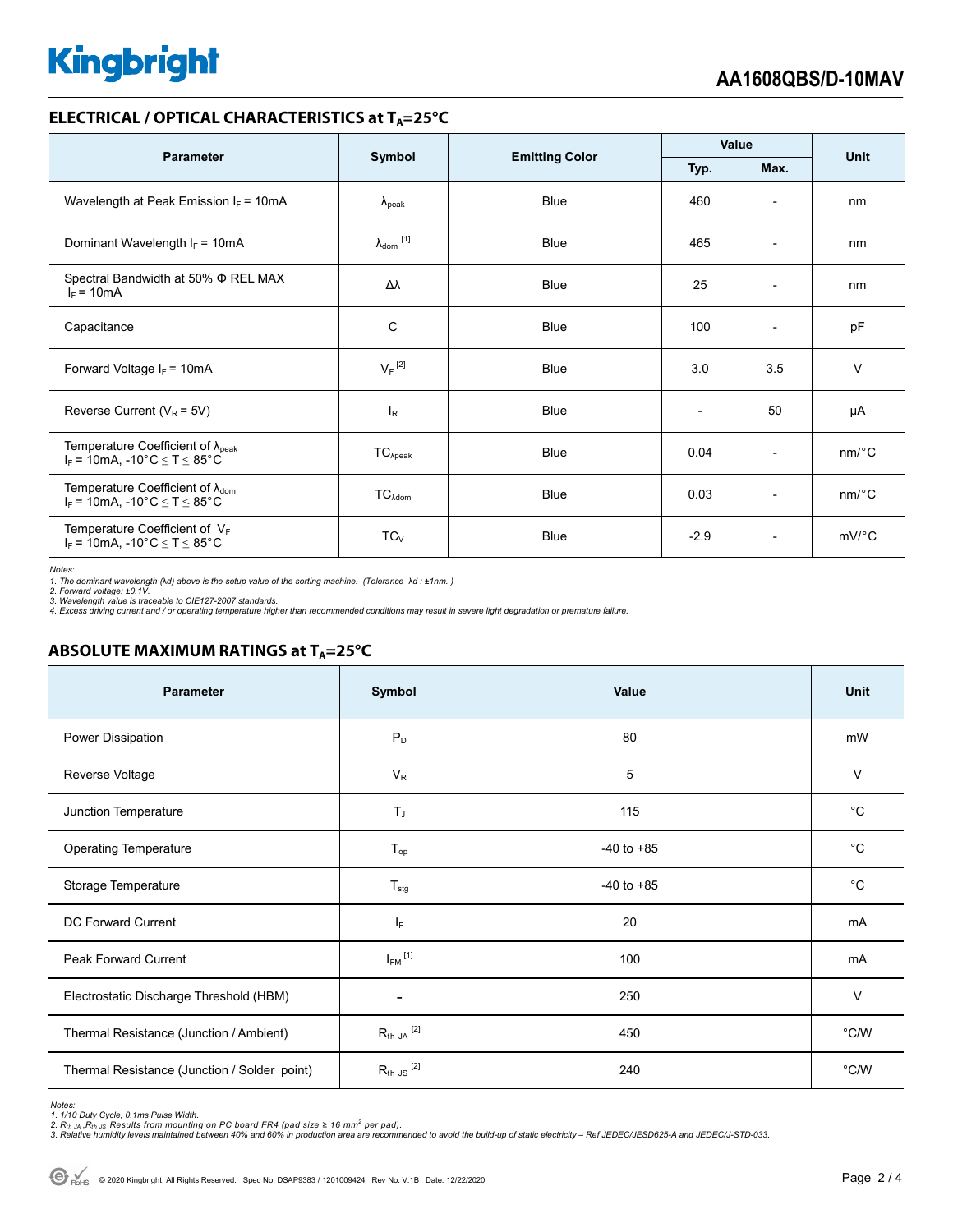# **Kingbright**

-40 -20 0 20 40 60 80 100 Ambient temperature (°C)

**Ambient Temperature**

### **TECHNICAL DATA**



#### **SPATIAL DISTRIBUTION**



**BLUE** 



#### **REFLOW SOLDERING PROFILE for LEAD-FREE SMD PROCESS**



#### *Notes:*

- *1. Don't cause stress to the LEDs while it is exposed to high temperature.*
- 
- *2. The maximum number of reflow soldering passes is 2 times. 3. Reflow soldering is recommended. Other soldering methods are not recommended as they might cause damage to the product.*

#### **TAPE SPECIFICATIONS** (units : mm)



**REEL DIMENSION** (units : mm)